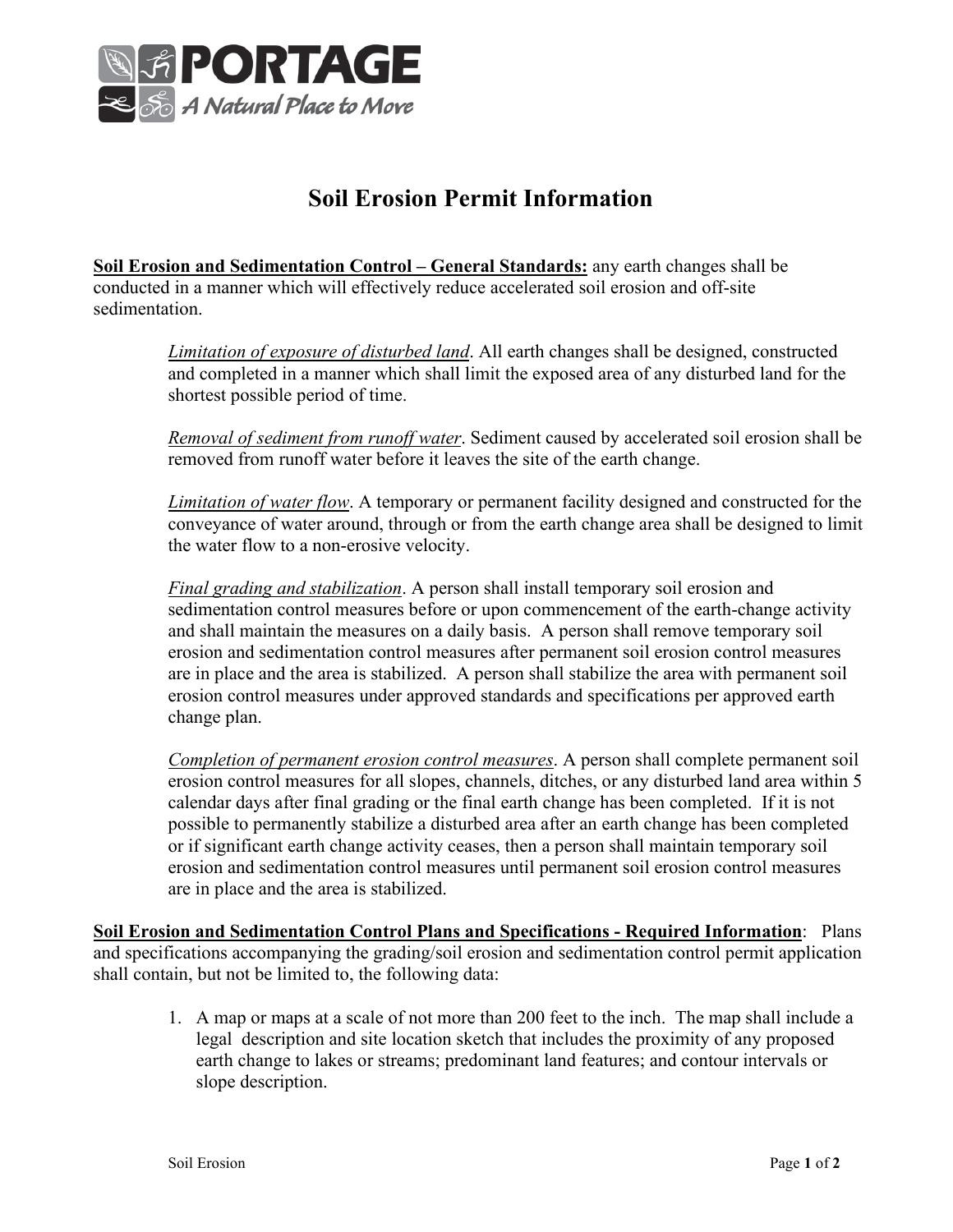- 2. A soil investigation report, soils survey or written description of the soil types of the exposed land area contemplated for the earth change.
- 3. Details for the proposed earth change, including all of the following:
	- a. A timing schedule indicating the anticipated starting and completion dates of the development sequence and the time of exposure of each area prior to the completion of effective erosion and sediment control measures;
	- b. The location and description for installing and removing all proposed temporary soil erosion and sedimentation control measures;
	- c. A description and the location of the physical limits of each proposed earth change with the pre-construction topography;
	- d. The elevations, dimensions, location, extent and slope of all proposed earth changes, including building and driveway grades;
	- e. A description and the location of all proposed permanent soil erosion and sedimentation control measures;
	- f. Plans of all drainage provisions and dewatering facilities; and
	- g. A program proposal for the continued maintenance of all permanent soil erosion and sediment control measures that remain after project completion, including the designation of the person responsible for the maintenance. Maintenance responsibilities shall become a part of any sales or exchange agreement for the land on which the permanent soil erosion control measures are located.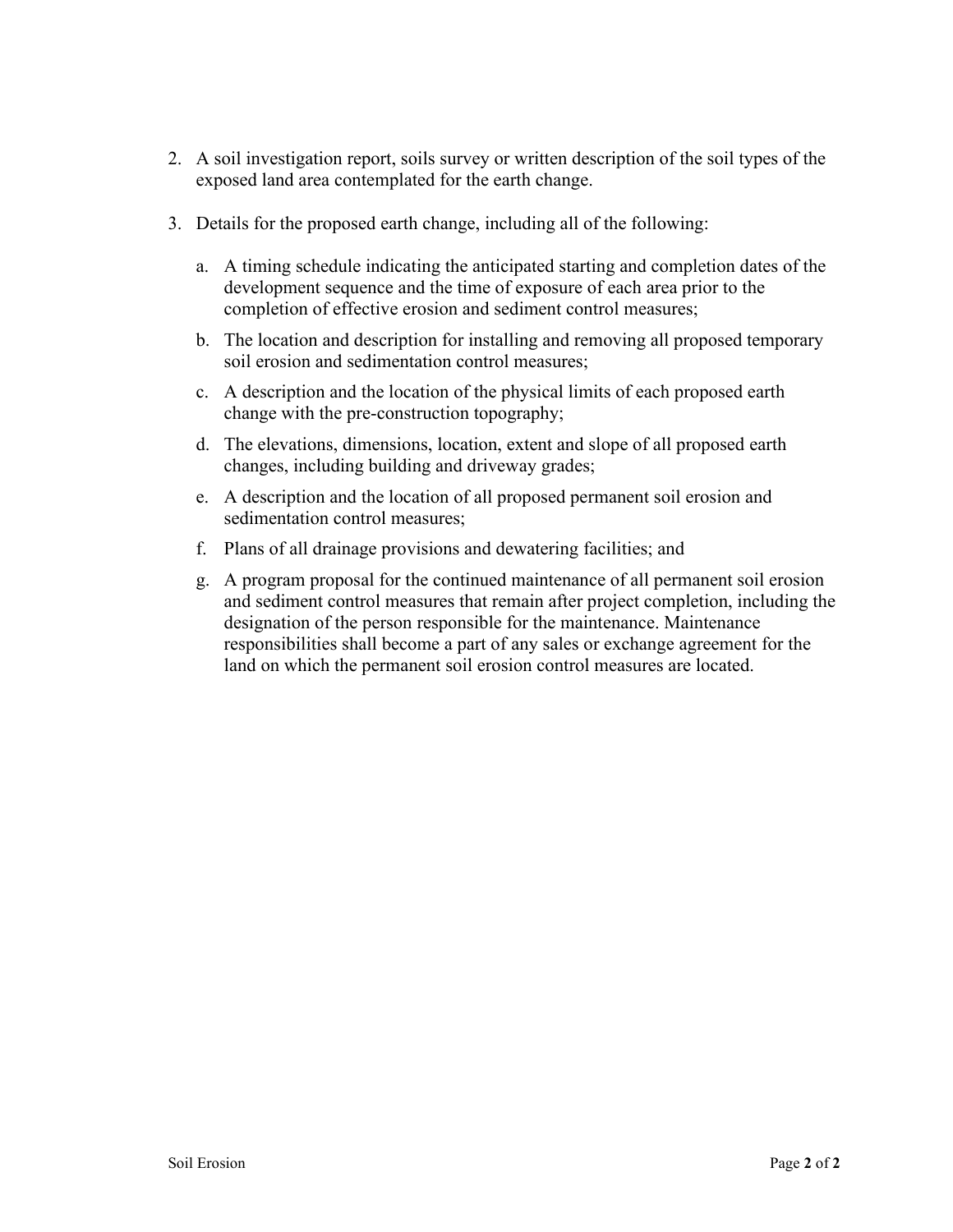## **SESC Plan Requirements**

Pursuant to Rule 1703 promulgated under Part 91, all SESC plans must contain, at a minimum, the following information:

1. Map (plan) with a scaled drawing of not more than 200 feet to the inch (or as required by the county or municipal enforcing agency) that includes:

- a. A site location sketch;
- b. The proximity of the proposed earth change to lakes and streams;
- c. Predominant land features; and
- d. Contour intervals or slope description.
- 2. A soils survey or written description of the soils of the anticipated exposed land area.
- 3. Details of the proposed earth change, including:

a. A description and the location of the physical limits of each proposed earth change;

b. A description and the location of all existing and proposed on-site drainage and dewatering facilities;

c. The timing and sequence of each proposed earth change;

d. The location and description for installing and removing all proposed temporary SESC measures;

e. A description and the location of all proposed permanent SESC measures; f. A program proposal for the continued maintenance of all permanent SESC measures, including the person responsible for the maintenance.

4. Any other information required by the Part 91 agency that has jurisdiction over the project.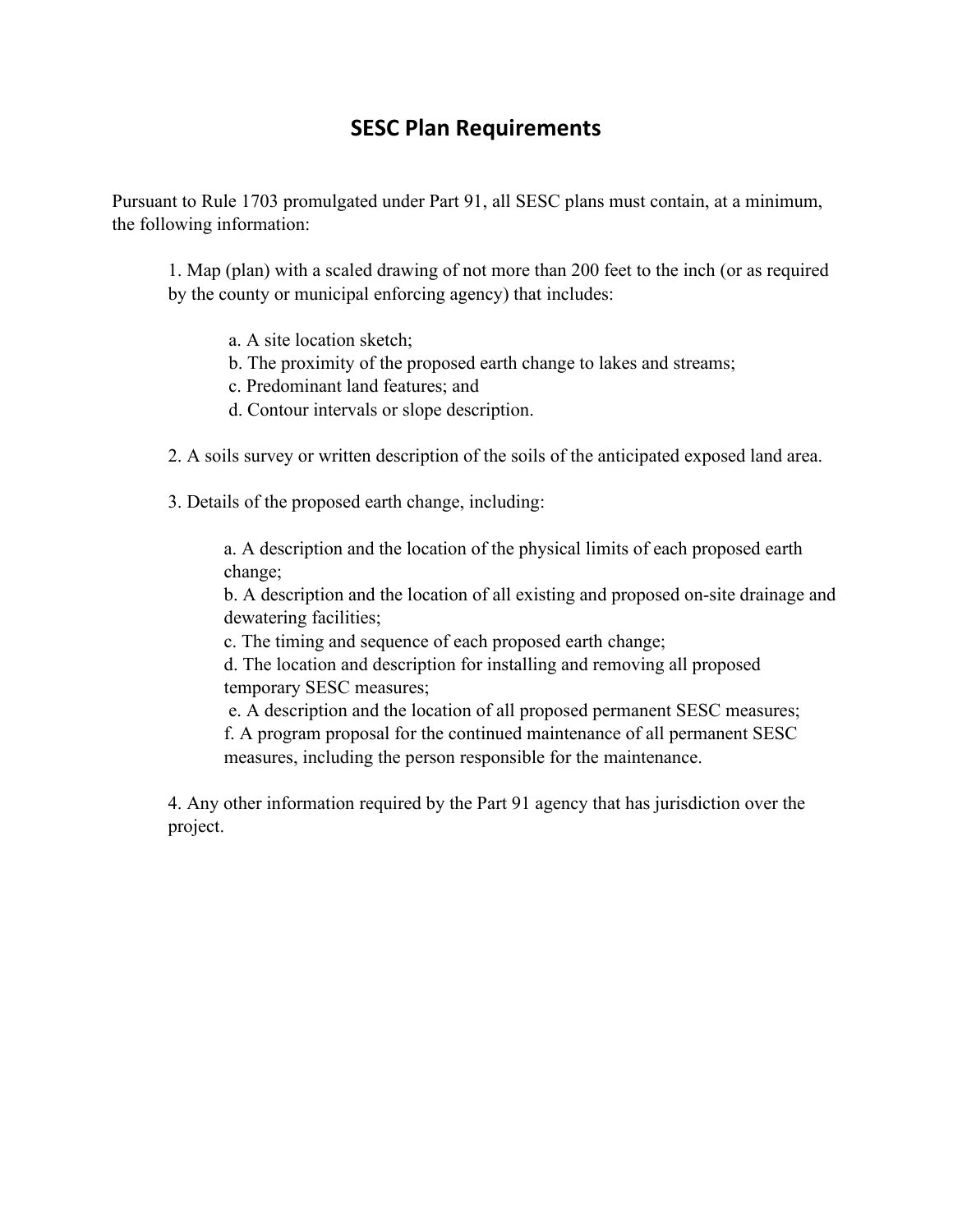## **Developing a SESC Plan**

After conducting the on-site field investigation and reviewing all possible information sources, it is time to develop the SESC plan. Rule 1703 promulgated under Part 91 serves as our guide to develop and effective SESC plan.

1. Site location map, legal description of property, and scaled map showing property boundaries (Figure 4-8).



Figure 4-8: Location Map

2. The proximity of the earth change to lakes, streams, wetlands and other predominant land features (Figure 4-9).







3. Description of on-site soils (Figure 4-10).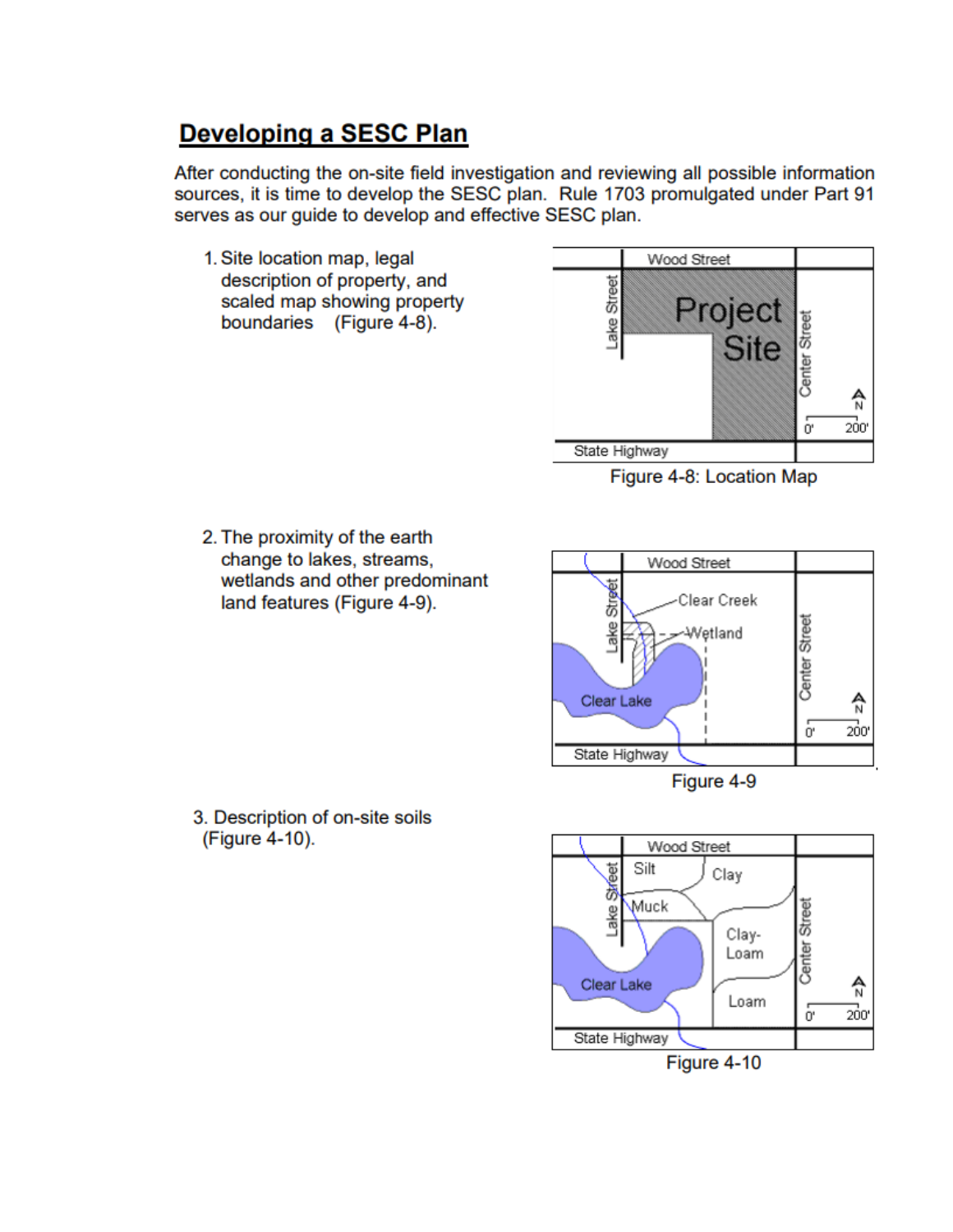4. Existing and proposed elevations or slope description (Figures 4-11A and  $4 - 11B$ ).



Figure 4-11A (existing)



Figures 4-11B (proposed)





- 5. Physical limits of the earth change (Figure 4-12).
- 6. A description of existing and proposed drainage and dewatering facilities.
- 7. Timing and sequencing of earth change activities and implementation of SESC measures. (Figure 4-13; also see Appendix 4A or 4B.)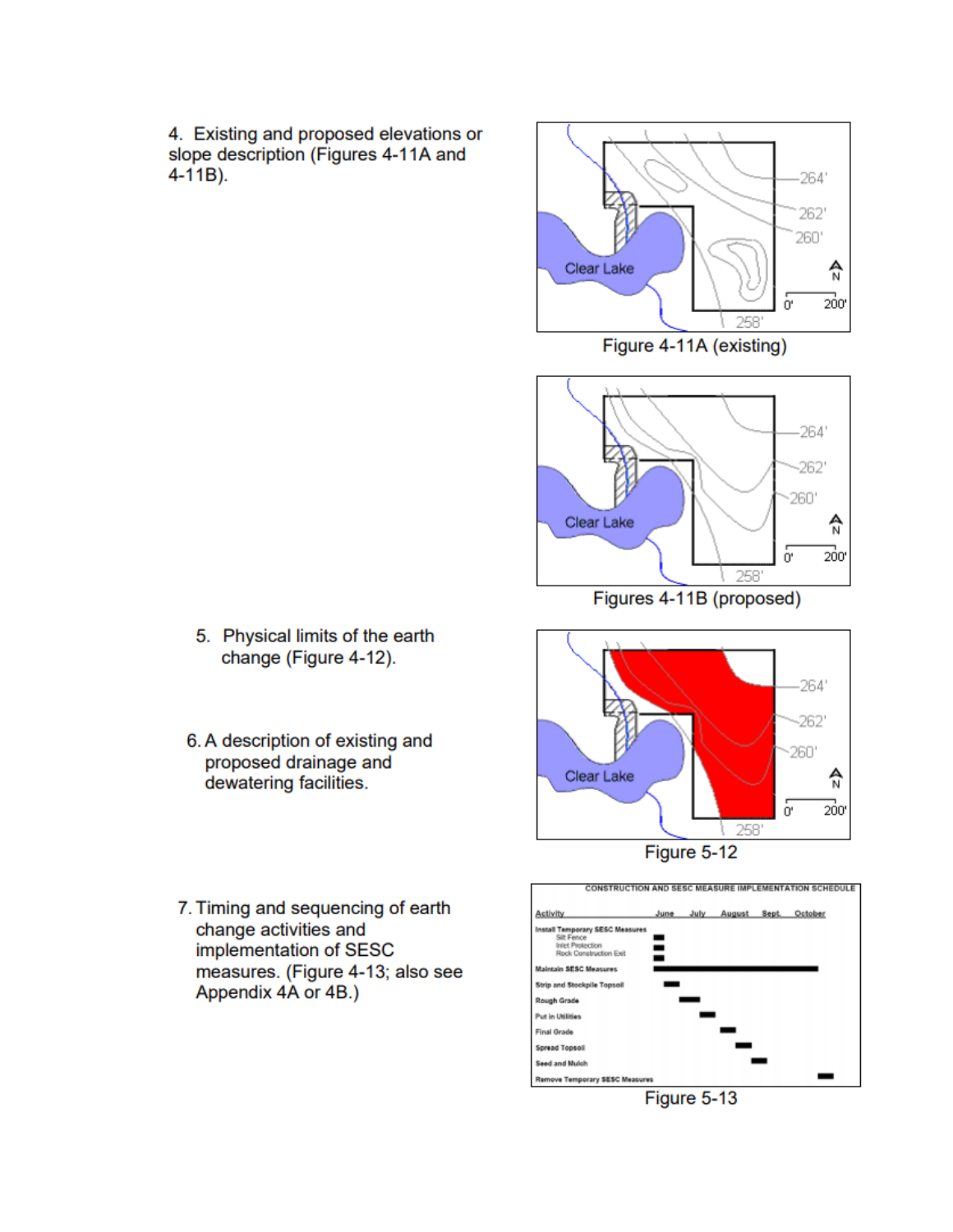

(Key for Figure 4-14)

The location of all control measures should be identified on the SESC plan. If the material list specifies 200 feet of silt fence, the placement of the silt fence should be delineated on the plans. Similarly, if check dams are required in a roadside ditch, the relative locations of those check dams should be identified on the plan. Each control measure should be labeled on the plan, i.e., silt fence, check dam, etc. or identified by a symbol or code number such as found in the MDMB's "SESC Keying System" (Figure 4-15) or the MDOT's "Applicable SESC Measures" (Figure 4-16). Both documents assign a number and symbol to each SESC measure. The SESC plan must indicate which of the keying systems is being used.

|            | Department of<br>Management and Budget                       |    |                  | Department of<br><b>Transportation</b>                                                                                                                                                                                                                                              |
|------------|--------------------------------------------------------------|----|------------------|-------------------------------------------------------------------------------------------------------------------------------------------------------------------------------------------------------------------------------------------------------------------------------------|
| S51        | SILT FENCE                                                   | 36 | CONSTRUCTION DAM | Used to create a dry or slack water area for construction.<br>Protects the stream from raw erodible areas.<br>Can be preated out of any non-erodible materials such as<br>SAND AND STONE EAGS (KEY 24), a gravel clive with clay<br>core or plastic liner, steel plates or plywood. |
| S52<br>S53 | CATCH BASIN SEDIMENT GUARD<br>STABILIZED CONSTRUCTION ACCESS | 37 | CHECK DAM        | Can be constructed across ditches or any area of concentrated flow.<br>Protects vegetation in early stages of growth.<br>A Check Dam is intended to reduce water velocities and capture<br>sedment.<br>A Check Dam is not a filtering device.                                       |
|            | Figure 4-15                                                  |    |                  | Figure 4-16                                                                                                                                                                                                                                                                         |

**Figure 4-15**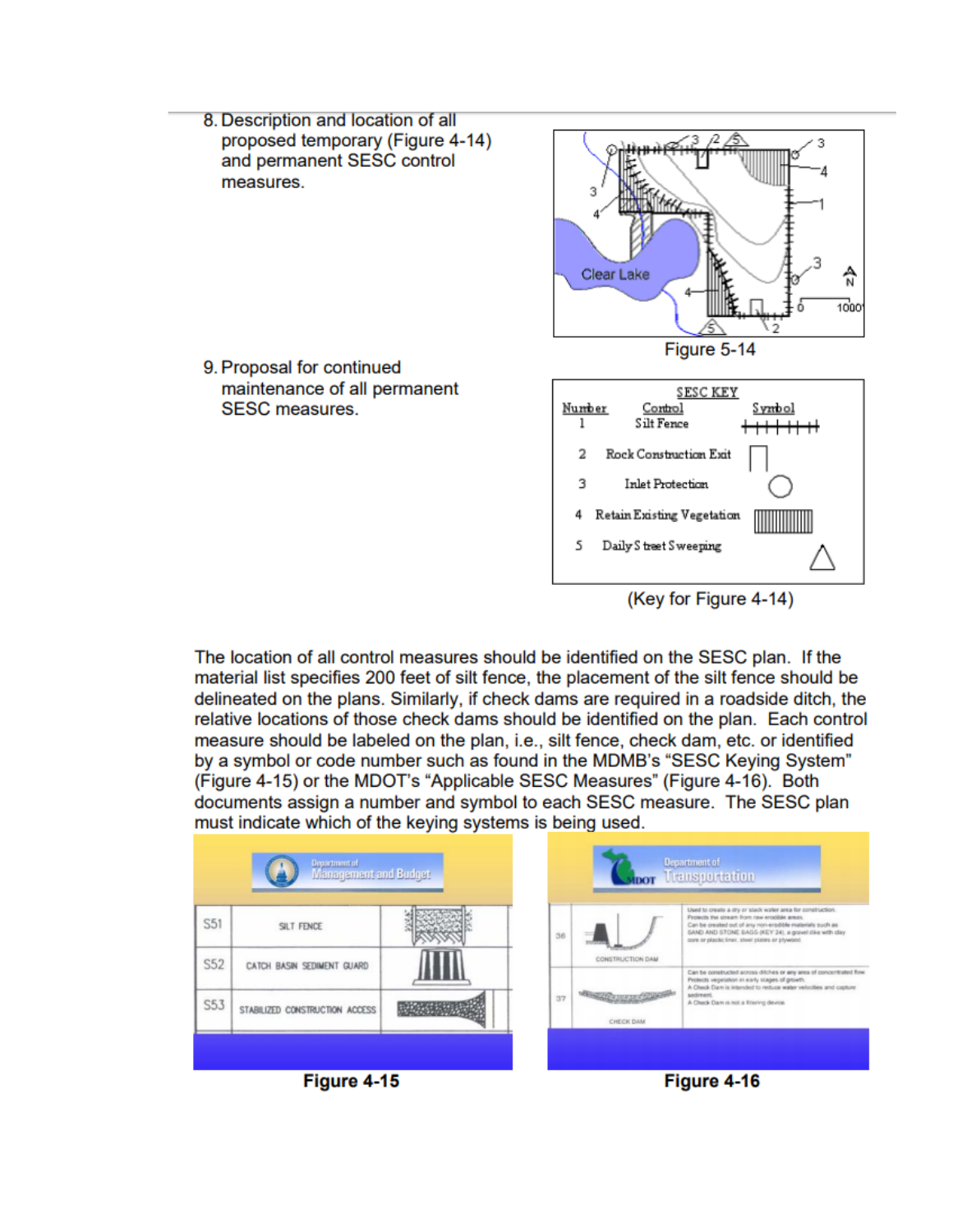Another option is for the plan developer to create his or her own legend, such as the one depicted in Figure 4-14 above, using symbols or numbers to depict various control measures. If this option is used, the plan developer must also include details on how to install or maintain the specified SESC measures (Figure 4-17). If the the MDTMB or MDOT manuals are used, installation details are provided for each of the suggested control measures.



Figure 4-17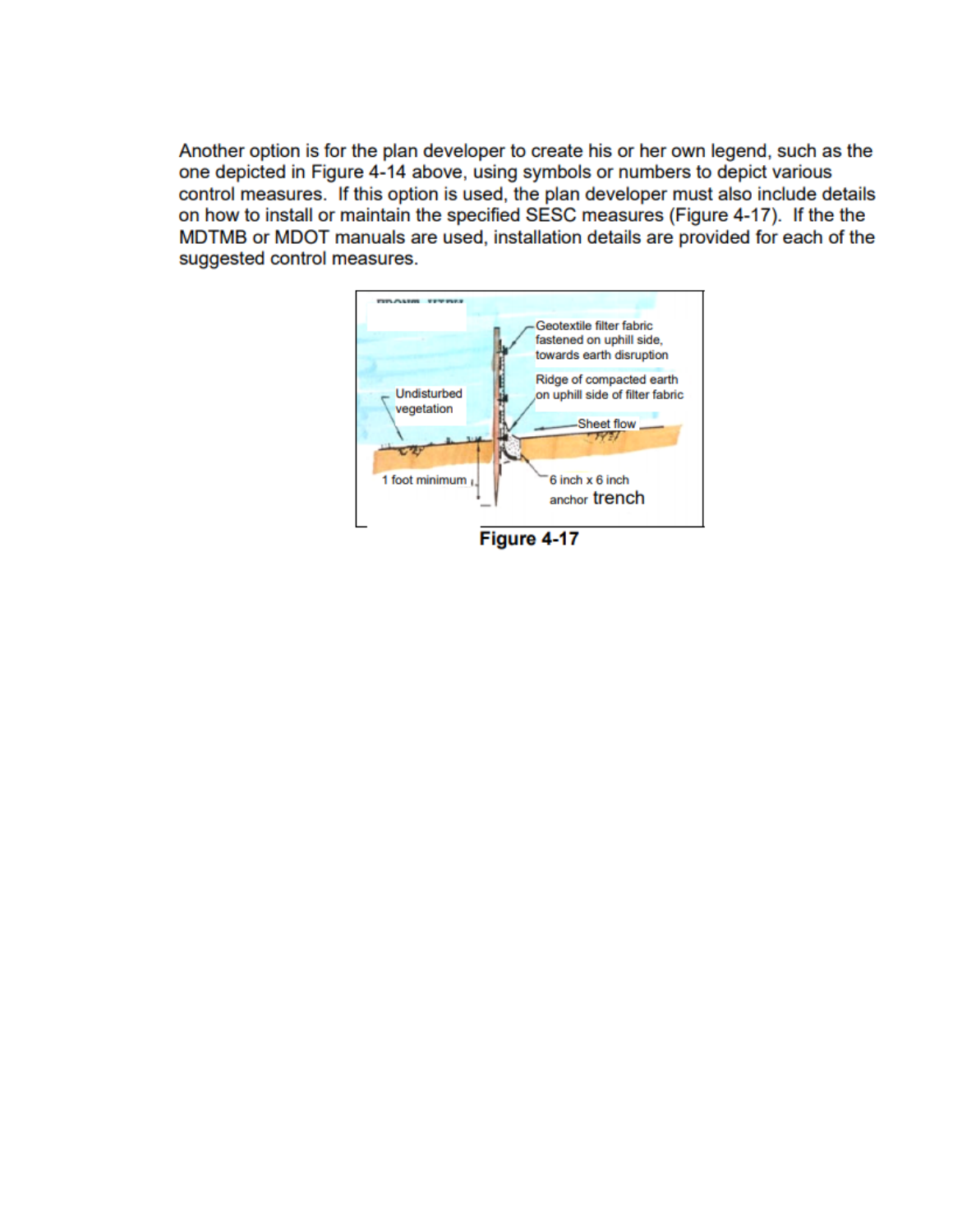





Source: State of Michigan, Department Of Management and Budget, SESC Guidebook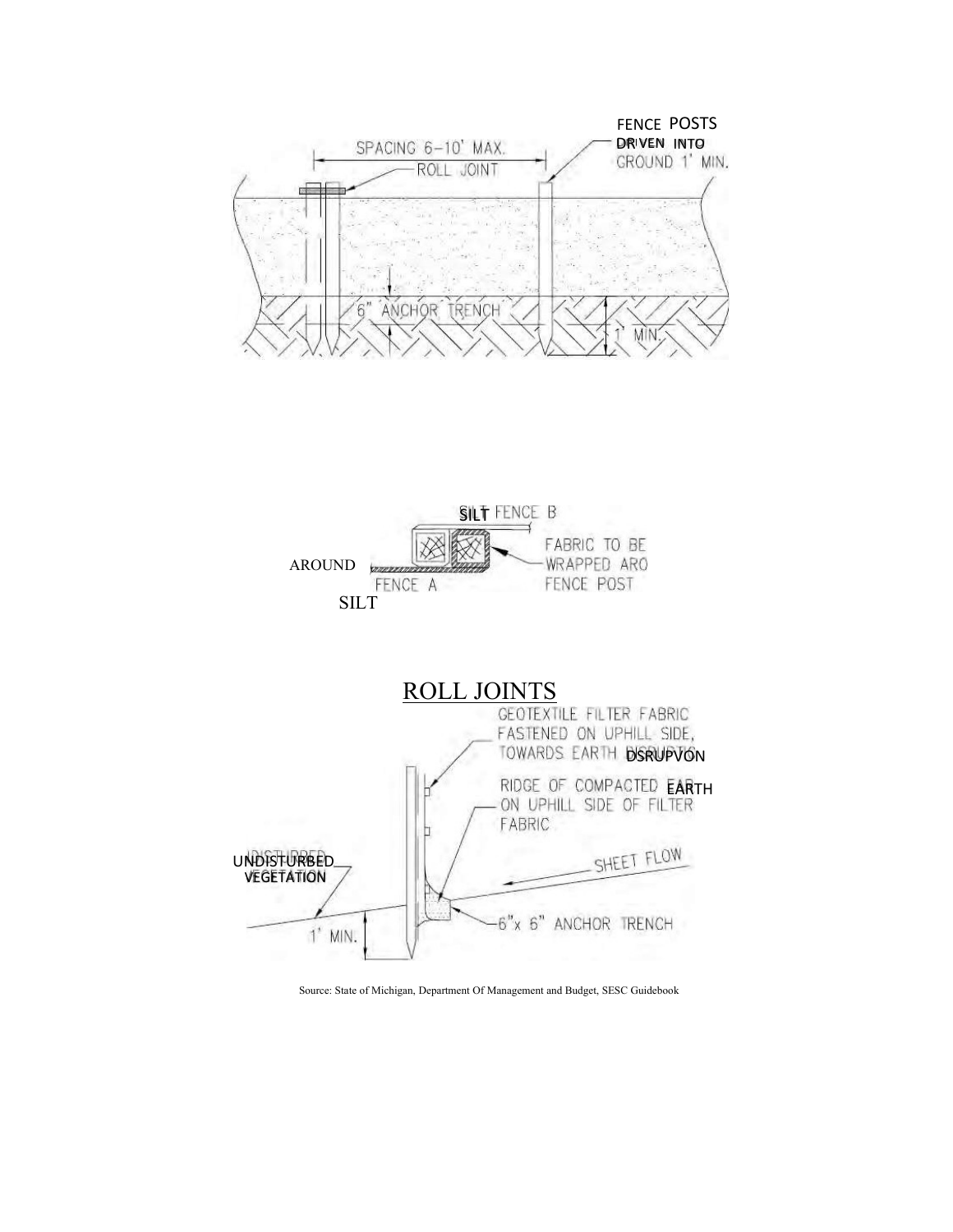## TIMING & SEQUENCE TABLE\*

أيبس محافرها فأقاد المسيني

| Landowner:       | Start Date:<br>$\mathbf{r}$ |
|------------------|-----------------------------|
| Project/Address: | End Date:                   |
|                  |                             |

| <b>Construction Sequence</b>    |  |  | Jan Feb Mar Apr |  | May Jun |  | Jul | Aug |  | Sep Oct Nov | Dec |
|---------------------------------|--|--|-----------------|--|---------|--|-----|-----|--|-------------|-----|
| <b>Construction Activities</b>  |  |  |                 |  |         |  |     |     |  |             |     |
| Strip & Stockpile               |  |  |                 |  |         |  |     |     |  |             |     |
| <b>Rough Grading</b>            |  |  |                 |  |         |  |     |     |  |             |     |
| <b>Building Construction</b>    |  |  |                 |  |         |  |     |     |  |             |     |
| <b>Final Grade</b>              |  |  |                 |  |         |  |     |     |  |             |     |
| Other:                          |  |  |                 |  |         |  |     |     |  |             |     |
| Other:                          |  |  |                 |  |         |  |     |     |  |             |     |
| <b>Temporary SESC Measures</b>  |  |  |                 |  |         |  |     |     |  |             |     |
| Silt Fence                      |  |  |                 |  |         |  |     |     |  |             |     |
| <b>Gravel Access Road</b>       |  |  |                 |  |         |  |     |     |  |             |     |
| <b>Erosion Control Blankets</b> |  |  |                 |  |         |  |     |     |  |             |     |
| Inlet Protection (storm drain)  |  |  |                 |  |         |  |     |     |  |             |     |
| Sediment Basin(s)               |  |  |                 |  |         |  |     |     |  |             |     |
| <b>Temporary Seeding</b>        |  |  |                 |  |         |  |     |     |  |             |     |
| <b>Buffer Strip(s)</b>          |  |  |                 |  |         |  |     |     |  |             |     |
| Other:                          |  |  |                 |  |         |  |     |     |  |             |     |
| Other:                          |  |  |                 |  |         |  |     |     |  |             |     |
| Other:                          |  |  |                 |  |         |  |     |     |  |             |     |
| <b>Permanent SESC Measures</b>  |  |  |                 |  |         |  |     |     |  |             |     |
| Storm Water Basin(s)            |  |  |                 |  |         |  |     |     |  |             |     |
| Seeding/Mulch/Landscaping       |  |  |                 |  |         |  |     |     |  |             |     |
| Type:                           |  |  |                 |  |         |  |     |     |  |             |     |
| Pavement/Gravel                 |  |  |                 |  |         |  |     |     |  |             |     |
| Material Type:                  |  |  |                 |  |         |  |     |     |  |             |     |
| Rip-Rap Type:                   |  |  |                 |  |         |  |     |     |  |             |     |
| Other:                          |  |  |                 |  |         |  |     |     |  |             |     |
| Other:                          |  |  |                 |  |         |  |     |     |  |             |     |

Briefly describe the maintenance plan for each temporary and permanent SESC measure.

| Measure                              | Responsible Party | Maintenance Plan |
|--------------------------------------|-------------------|------------------|
| Silt Fence                           |                   |                  |
| <b>Catch Basins/inlet Protection</b> |                   |                  |
| <b>Street Sweeping</b>               |                   |                  |
| Seeding/Mulch                        |                   |                  |